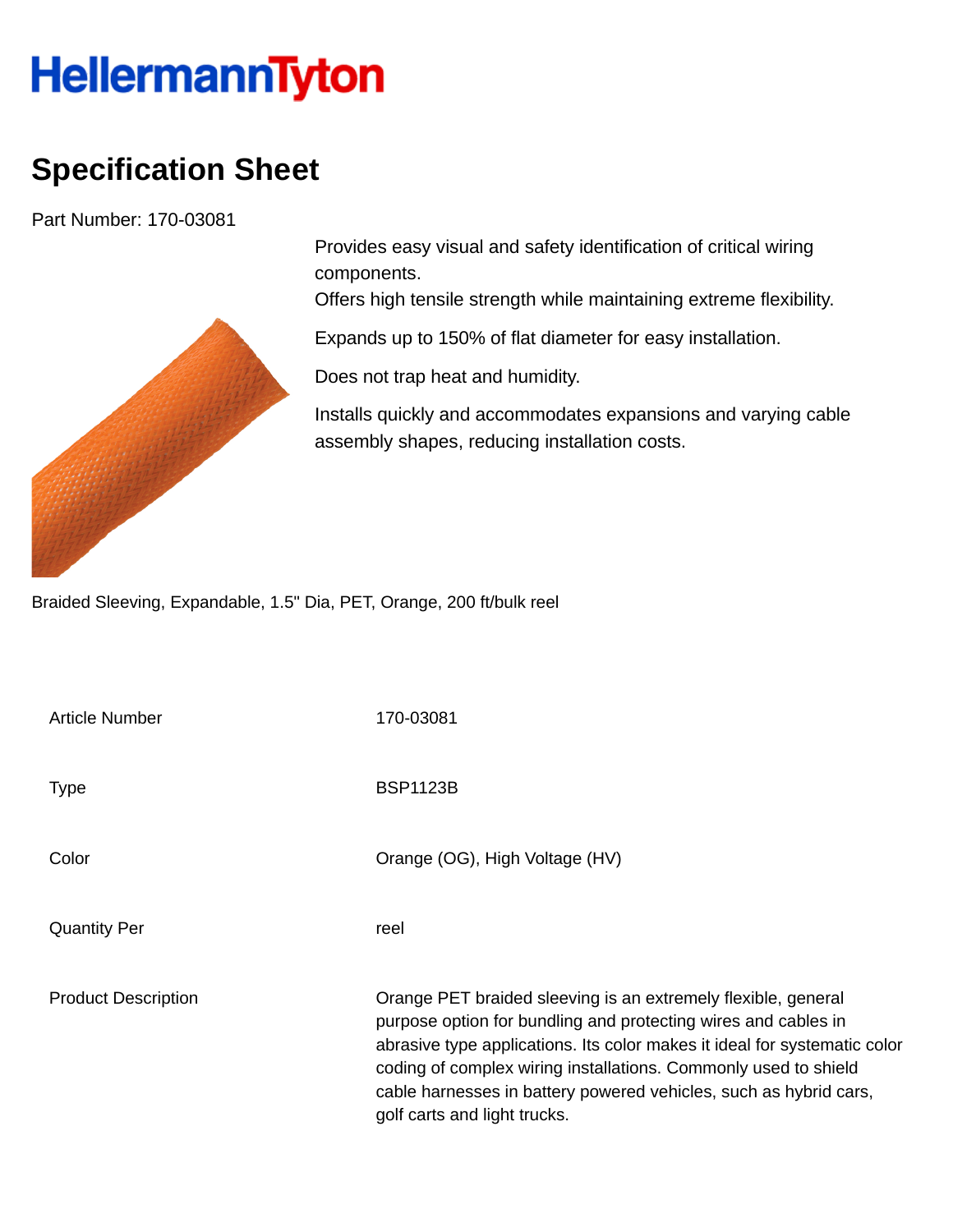| <b>Short Description</b>              | Braided Sleeving, Expandable, 1.5" Dia, PET, Orange, 200 ft/bulk<br>reel |
|---------------------------------------|--------------------------------------------------------------------------|
| <b>Global Part Name</b>               | BSP1123B-PET-OG                                                          |
|                                       |                                                                          |
| Length L (Imperial)                   | 200.0                                                                    |
| Length L (Metric)                     | 61.0                                                                     |
| <b>Bundle Diameter Min (Imperial)</b> | 1.5                                                                      |
| <b>Bundle Diameter Min (Metric)</b>   | 38.1                                                                     |
| <b>Bundle Diameter Max (Imperial)</b> | 3.5                                                                      |
| <b>Bundle Diameter Max (Metric)</b>   | 88.9                                                                     |
| Diameter D (Imperial)                 | 1.50                                                                     |
| Diameter D (Metric)                   | 38.1                                                                     |
| Nominal Diameter (Imperial)           | 1.5                                                                      |
| Nominal Diameter (Metric)             | 38.1                                                                     |

Material Polyester (PET)

Material Shortcut **PET**